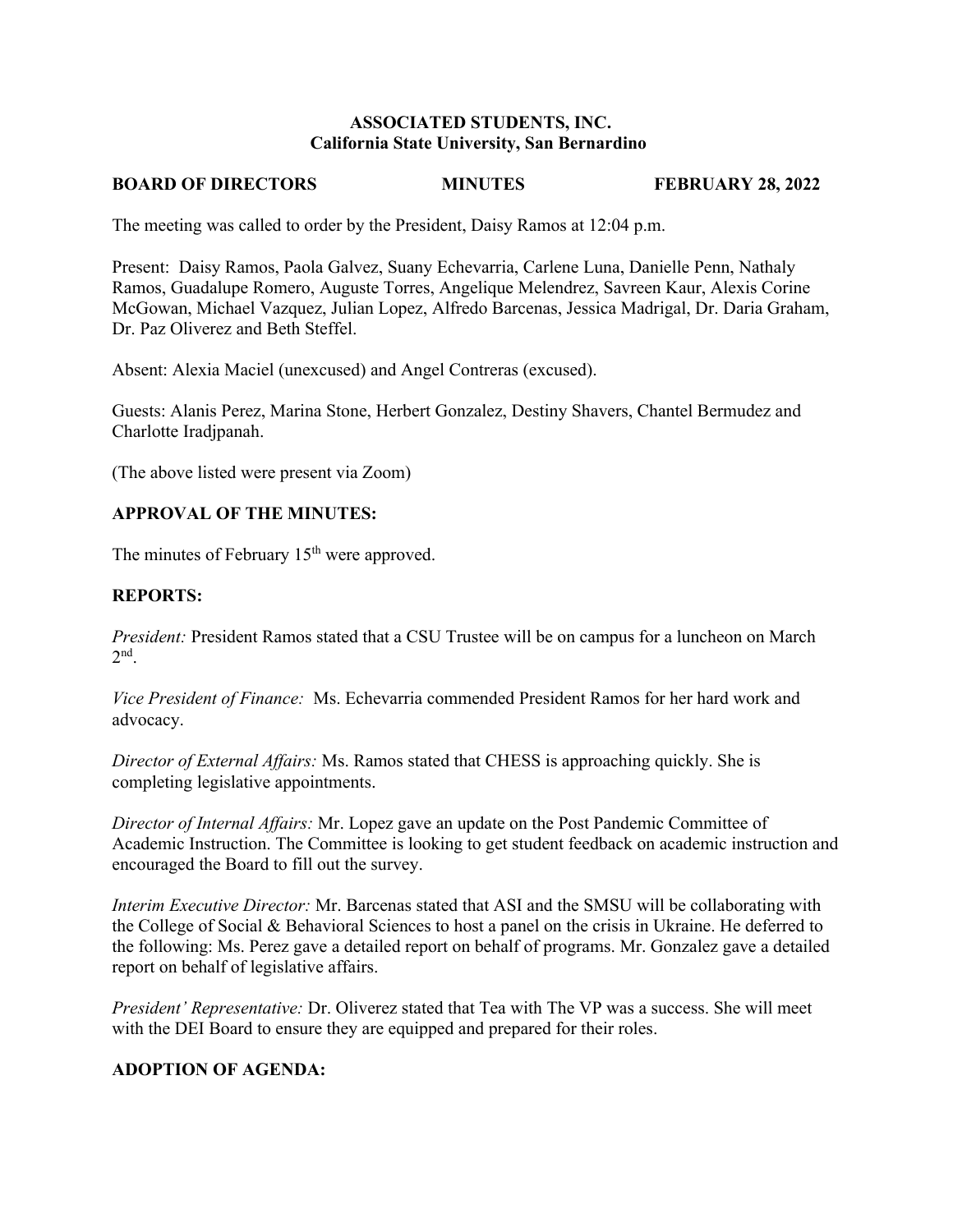The agenda was adopted.

## **OPEN FORUM**:

Charlotte Iradjpanah shared her previous recommendation to have a representative for open university students. The role would have a representative from the city, however, they would not be able to vote. She stated that ASI might be able to help with the creation of this position.

Destiny Shavers, RHA Director, shared her concerns on behalf of students and residents. There are problems with the washing machines in Building 8 that have caused problems for the occupants; due to the large number of residents, she advised purchasing new washing machines. She voiced her concerns regarding poor communication with Yotie Eats.

### **GUEST SPEAKER**:

Chantel Bermudez, Chair of the Board of Directors at San Francisco State University, gave a presentation on the Survivor Support Program. She shared her previous experience in student advocacy. She worked with CAPS, Title IX and student survivors after founding the first Planned Parenthood organization. The program serves as a central center for all current campus services, including off-campus services, openness about specific circumstances, on-campus student-to-student help, as well as a department for general information and transparency. In the program, the process of filing a report and information of other resources are provided to students. Each survivor in the program is given individual attention. They are not immediately sent to UPD or the Title IX Office. At SFSU, the program is offered online, however, they are seeking to work in a physical office.

Mr. Lopez commended Ms. Bermudez for her hard work.

Ms. Romero commended Ms. Bermudez for her informative presentation.

### **OLD BUSINESS:**

### **BD 05-22 M/S Barcenas/Vazquez: Revision of the ASI Grade Policy and Procedures. (Second Reading)**

Mr. Barcenas stated that he did not receive any feedback or suggested changes to the policy.

A roll call vote was conducted as follows: In Favor: Barcenas, Luna, Torres, Madrigal, Melendrez, Graham, Penn, Romero, Vazquez and Ramos. Opposed: None. Abstentions: None. Passed (10/0/0).

### **NEW BUSINESS:**

### **BD 08-22 M/S Barcenas/Penn: Approval of the ASI Telecommuting Program.**

Mr. Barcenas explained that telecommuting allows non-student employees to work from a satellite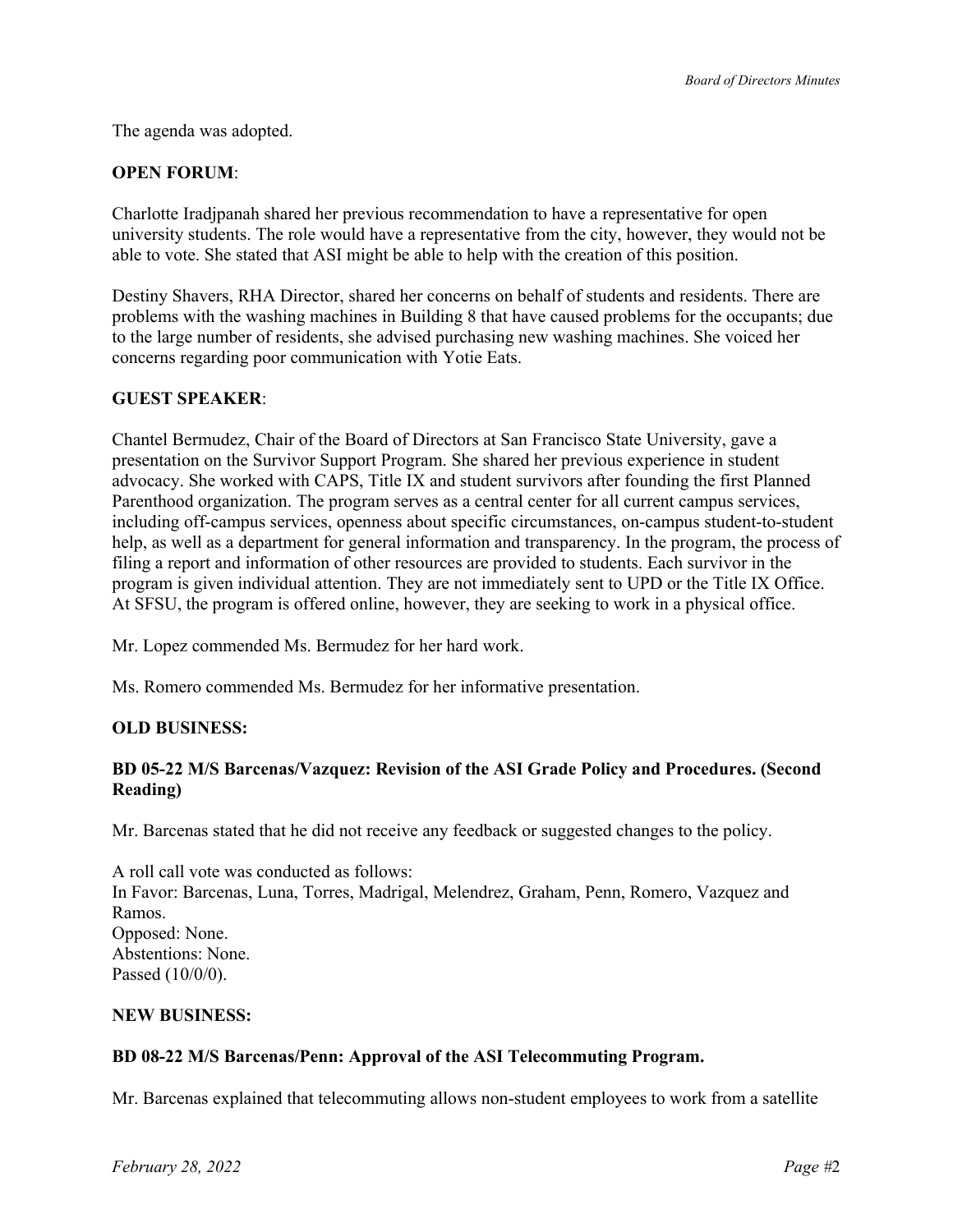location to complete their work. The Associated Students, Inc. (ASI) considers telecommuting to be a viable, flexible work option when both the non-student employee as defined within its personnel policies and the job are suited to such an arrangement. Telecommuting is only feasible for those whose job duties can be performed away from campus. Telecommuting agreements are voluntary and can be implemented only in instances in which a department's appropriate administrator has determined that the nature of the job duties of a particular position can be performed successfully outside the traditional office setting without impact on ASI operations. Employees who are interested in participating in the ASI Telecommuting Program will work with their manager to ensure that there is no significant disruption of programs and services to students, faculty, and staff.

Mr. Torres inquired why the program ends June  $3<sup>rd</sup>$ . Mr. Barcenas explained that the Telecommuting Agreement would end on June  $3<sup>rd</sup>$  due to the start of the 4/10 schedule. When an employee works a  $4/10$  schedule, they work four 10-hour days (Monday through Thursday) and then have Friday, Saturday and Sunday off.

Discussion ensued.

Discussion closed.

A roll call vote was conducted as follows: In Favor: Barcenas, Luna, Madrigal, Melendrez, Graham, Penn, Romero, Vazquez and Ramos. Opposed: Torres. Abstentions: None. Passed (9/1/0).

### **BD 09-22 M/S Vazquez/Madrigal: Appointment of William Valenzuela as a student-at-large representative to the ASI Finance Committee.**

Ms. Echevarria spoke in favor of Mr. Valenzuela.

A roll call vote was conducted as follows: In Favor: Barcenas, Luna, Torres, Madrigal, Melendrez, Graham, Penn, Romero, Vazquez and Ramos. Opposed: None. Abstentions: None. Passed (10/0/0).

### **BD 10-22 M/S Romero/Torres: Discussion of the current sanitation protocols at CSUSB.**

Ms. Romero expressed her concern with the lack of sanitization stations on campus. She added that when she attended class, she realized that there was no system in place to guarantee that students were secure. She recommended that students have access to disinfecting wipes and sanitization supplies in classrooms.

Ms. Madrigal explained that they hired more custodial employees to ensure that the SMSU is being cleaned throughout the day. Hand sanitizers and masks are offered to students at the SMSU Information desks.